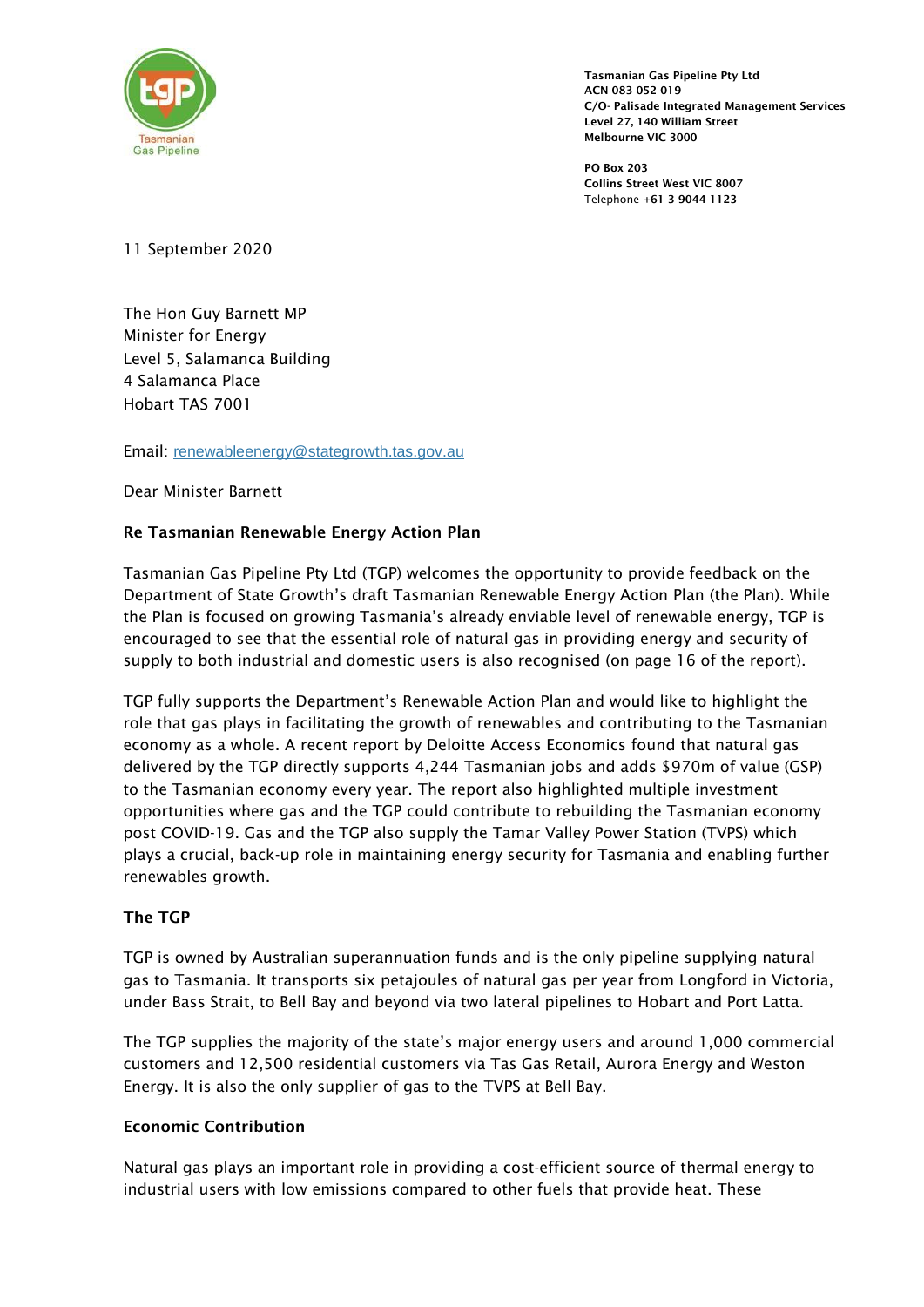

businesses require gas to generate process heat or to act as a feedstock to manufacture their products. The TGP has also invested in a connection to the Victorian Wholesale Gas Market which, when accessed in conjunction with gas storage services on the TGP, facilitates access to cheaper sources of delivered gas for its Tasmanian customers. The continued provision of competitively priced energy is vital to ensure the continued operation of these industrial users.

A 2020 study by Deloitte Access Economics (Executive Summary attached at Appendix A) identified that the top 20 industrial users of the TGP contribute:

- \$970m of Tasmania's GSP (3%) and \$670m of Northern Tasmania's GSP (4.5%)
- Direct employment of 4,244 and total employment (including indirect jobs) of 8,550 (3.4% of employment in the State)
- Revenue of \$3.2 to \$4.2 billion

There are also 1,000 commercial customers and 12,500 residential customers that rely on gas for a clean source of ambient heating and cooking.

### Energy Security and Supporting Renewables Growth

TGP acknowledges the Department's Plan to achieve renewable generation of 200 per cent of current electricity needs by 2040 and to be the first Australian state to achieve 100 per cent renewable power generation. Consistent with this strategy is the continued role of TVPS as a source of back-up generation to maintain security of supply, even when 100% renewables can be achieved. The TVPS should remain on standby and operational in order to provide dispatchable, back-up generation in the case of extended dry periods, low wind and/or outages of Bass Strait transmission cables. The continued availability of the TVPS as a cheap insurance product actually provides the energy back up and security to facilitate the development of additional renewable generation.

The value of the TVPS was demonstrated during the 2015/6 energy crisis. An extended drought had reduced Tasmania's storage levels to just 12% in combination with a six month outage of the Basslink transmission cable. The state was literally only weeks away from rolling blackouts before the drought broke. Through the period the gas-fired TVPS operated at full capacity which conserved remaining water storages and prevented widespread, extended black outs. Without this, Tasmania's lights would have gone off.

It is important to note, since the 2015 Basslink cable outage, its operations have been limited to 500MW capacity as a precautionary measure. With no conclusive outcome of investigations into the outage's cause, there is ongoing uncertainty as to whether another serious outage could occur, with data suggesting on average an outage is expected every 10 years for highvoltage direct current off-shore transmission systems.

Subsequent to the Energy Crisis, the Tasmanian Energy Security Taskforce (reporting into the energy crisis) recommended as a Priority Action in its final report that: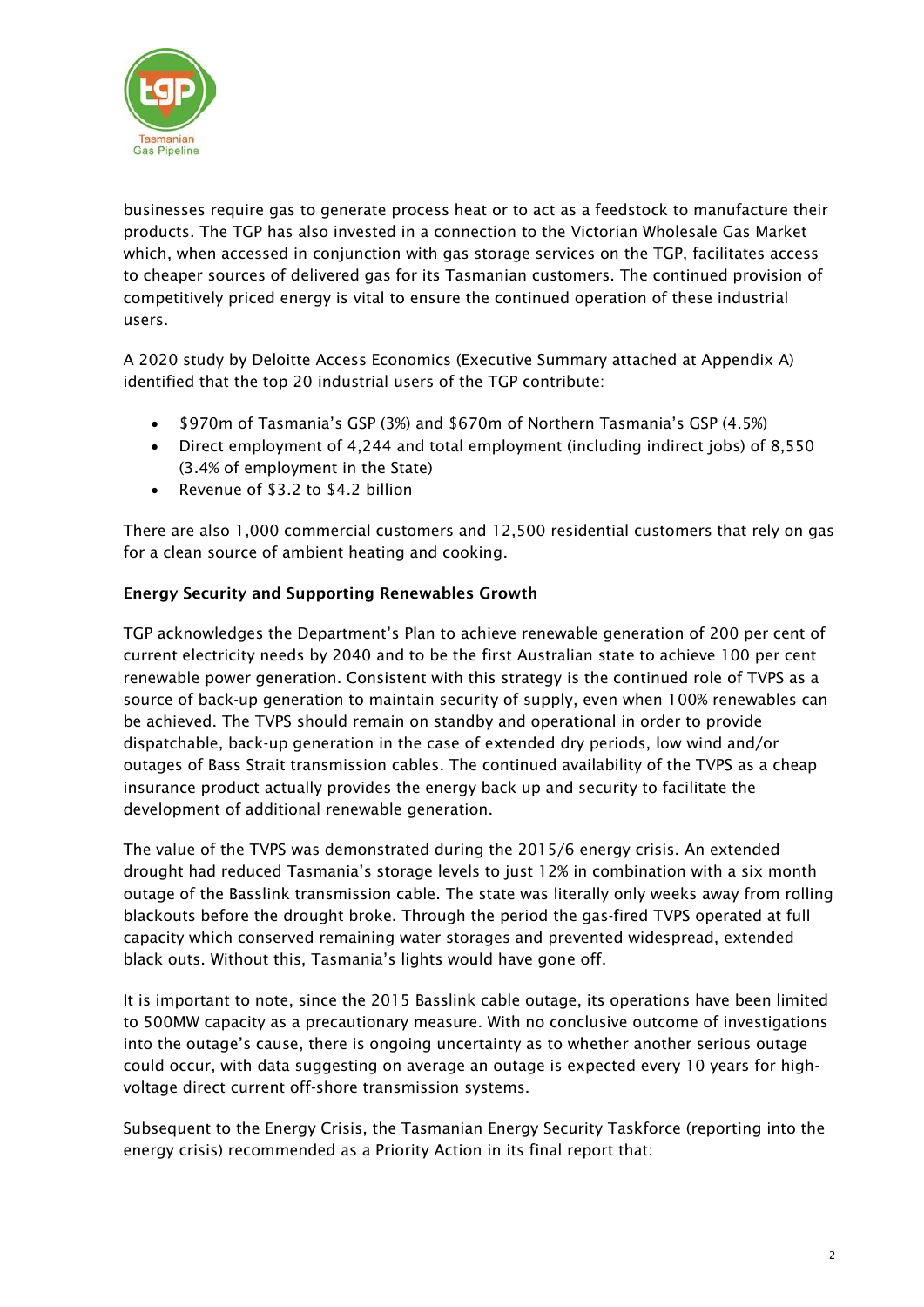

"The TVPS, particularly the combined cycle gas turbine (CCGT), should be retained at least until there is a reliable alternative in place to mitigate against hydrological and Basslink failure risk."

The report also noted:

"While retaining the TVPS on standby and increasing energy in storage does have a financial cost, the cost is very low for the energy security it provides when compared to other states."

For example, in Western Australia, AEMO pays up to \$140,000 per MW of reserve capacity in order to maintain energy security. The TVPS provides approximately 380MW of reserve capacity, which would cost over \$50 million per year using this model which is considerably more than what it currently costs Tasmanians to maintain TVPS in a state of readiness.

Most recently, the TVPS CCGT operated at full capacity in early 2019 in order to support Tasmania's hydro system and keep dams above Prudent Storage Levels.

With climate extremes and uncertainty regarding long-term trends increasing, if low rainfall does again occur, it is critical Tasmania is not left to rely on a demonstrably fallible single electricity cable in order to ensure energy supply security. The state needs the support of the reliable gas supply provided by the Tasmanian Gas Pipeline.

The proposed Marinus Link currently pencilled in for commissioning in 2028 will considerably alter the Tasmanian energy landscape.

Not only will the link act as a back-up for providing energy into Tasmania should energy supply be placed in doubt by low dam levels or Basslink cable failure, it is also expected to catalyse a significant amount of on-island renewable energy development

It is vital for Tasmania's energy security and growth of renewables that the TVPS continues to operate as a back-up energy source. Once Marinus Link comes online, TVPS can continue to provide grid and energy security services to support ongoing renewables operations especially during periods of low water inflows and low wind.

### Post COVID-19 Growth

As Tasmania moves to recover from the economic impacts of COVID-19, the need to diversify the state's economy has been spotlighted.

The pandemic has also brought issues of domestic capability and self-sufficiency to the forefront of people's minds.

In order to reduce public anxiety surrounding future potential interruptions to supply chains, there will be a greater need for governments around the world to guarantee domestic security for a number of essential products and services.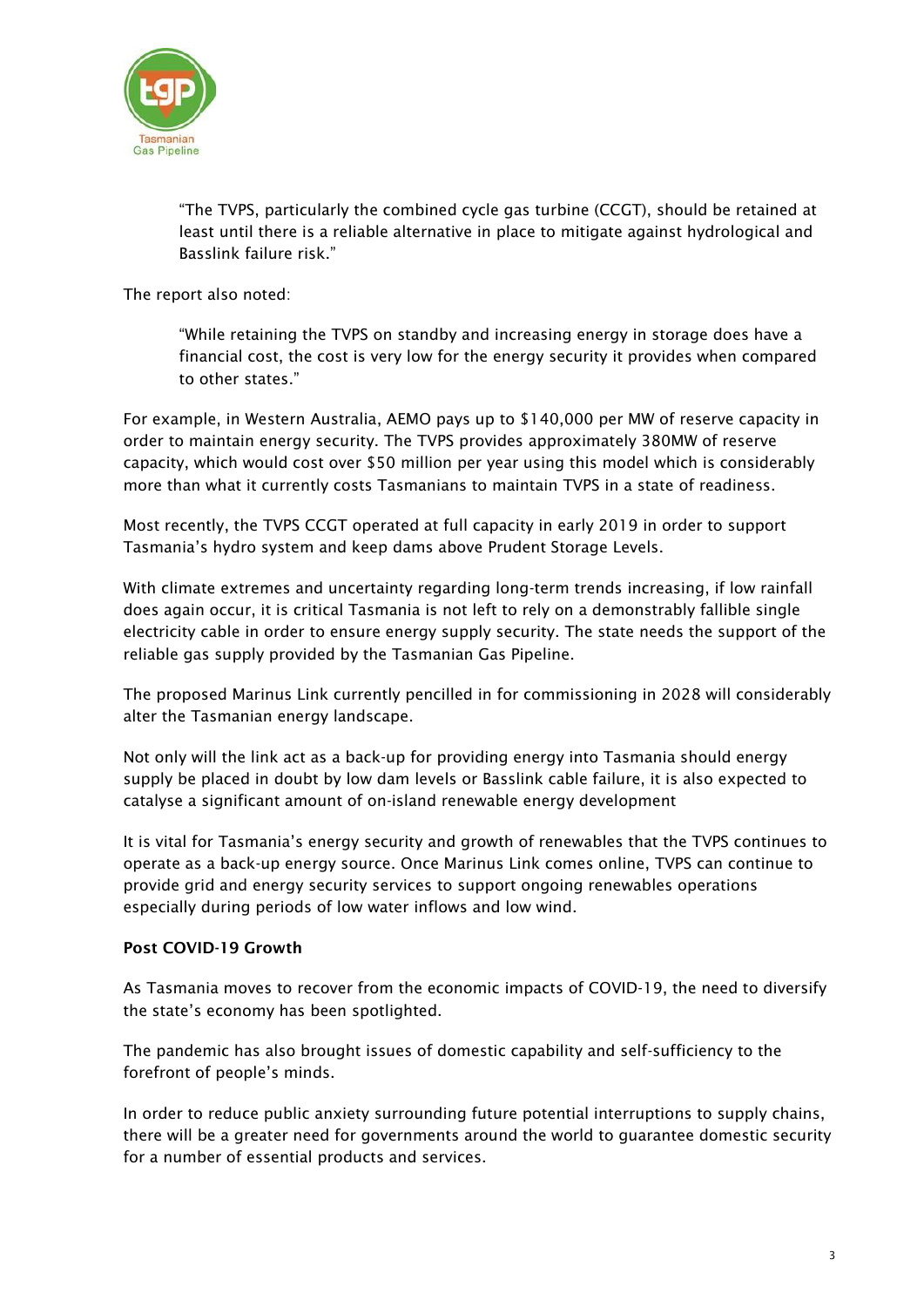

The supply of gas to enable on-island manufacturing is critical to ensuring self-sufficiency in Tasmania.

In addition to manufacturing, the Tasmanian Government's focus areas for the state's COVID-19 recovery include bringing forward infrastructure projects for construction, as well as agriculture, the visitor economy, aquaculture, renewable energy, skills and education, and trade.

The study conducted by Deloitte identified a number of industries heavily reliant on gas that offer significant opportunities for export growth in the coming years, many which align with the Government's focus areas.

This presents opportunities for the TGP to further support economic recovery in the state, particularly with a focus on advanced manufacturing, mining, hydrogen opportunities and dairy export.

Potential growth industries identified by Deloitte include:

- Advanced manufacturing
- Resources/mining
- Hydrogen
- Dairy export
- Spirit of Tasmania

The procurement of the new TT-Lines vessels provides an example of how the TGP can increase the competitiveness of Tasmanian based industry. LNG from BOC's LNG plant in Westbury (which is supplied by the TGP), will provide the TT-Lines vessels with a clean and competitively priced fuel and in doing so will provide ongoing jobs and growth to the Northern Tasmanian region.

### Summary

TGP acknowledges and support's the Department's Plan to further develop Tasmania's renewables capability. TGP would also encourage the Department to continue to recognise and support the vital role that natural gas plays in the Tasmanian economy in enabling jobs and growth, providing security of energy supply to all Tasmanians and in providing a driver for economic recovery post COVID-19.

TGP would welcome an opportunity to further discuss with you the points raised in this letter.

Yours sincerely

L.J. Ward

Lindsay Ward Chief Executive Officer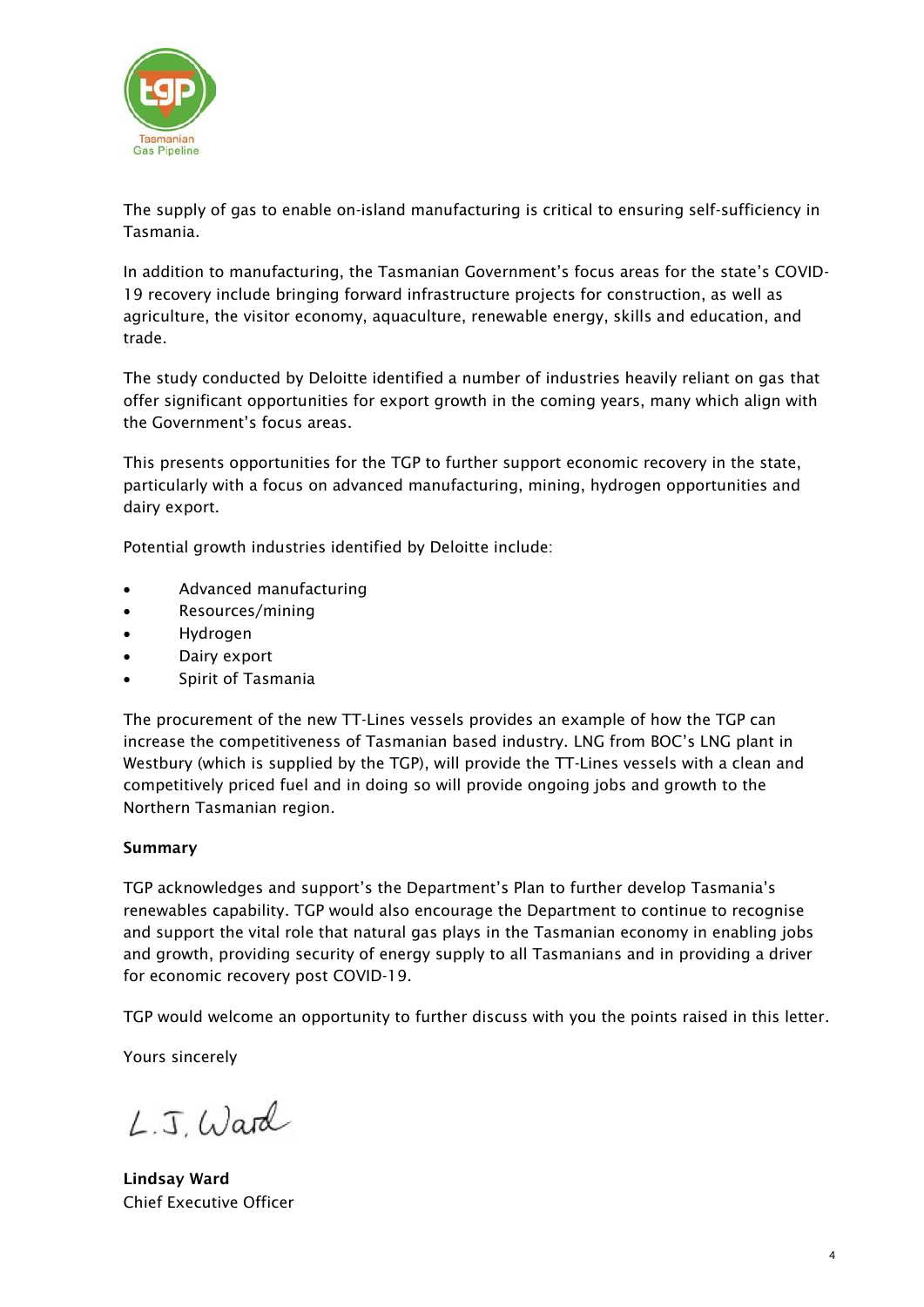

Tasmanian Gas Pipeline

Appendix A: Tasmanian Gas Pipeline Economic Analysis, Deloitte Access Economics, September 2020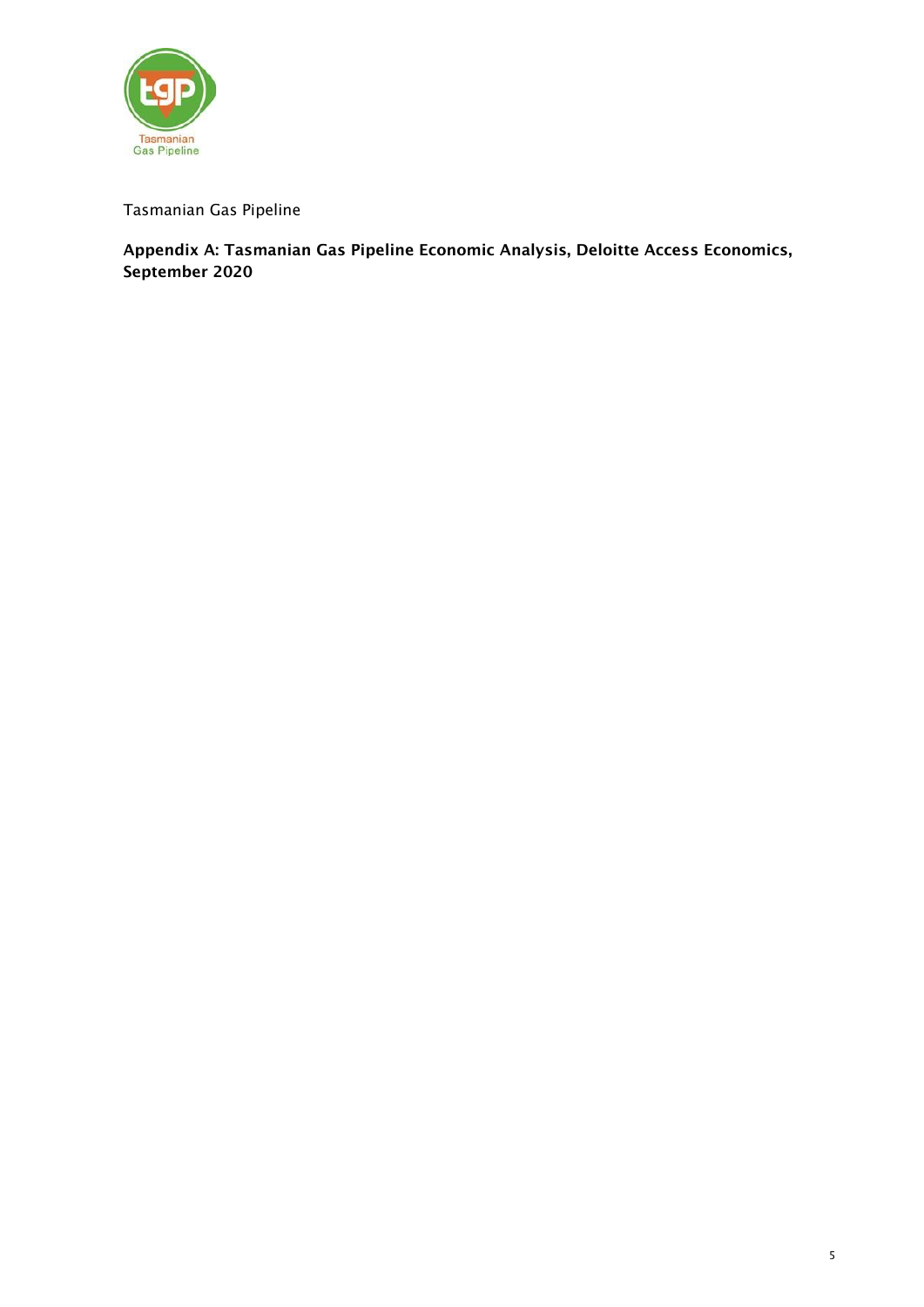# Deloitte.



Tasmanian Gas Pipeline Economic Analysis **Executive Summary 11 September 2020**

**Deloitte Access Economics**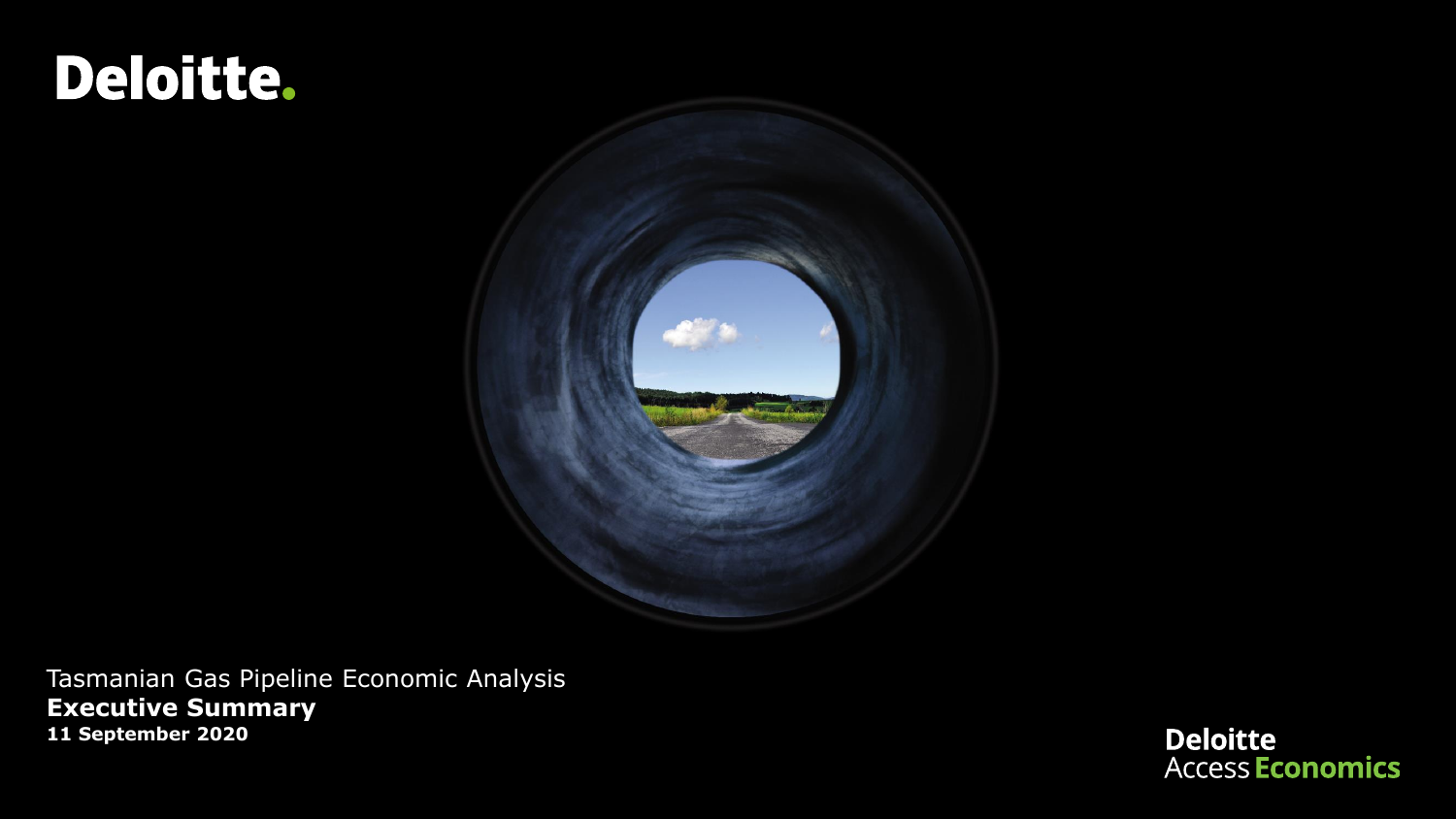*The Tasmanian Gas Pipeline (TGP) is a major contributor to the Tasmanian economy. It directly supports around \$1 billion of economic output and over 4,000 jobs.*





\*Indirect employment is estimated using input-output multipliers focusing on C&I users of the TGP.

\*\*These 16 enterprises are geographically located in the north of Tasmania and contribute to the output of the north.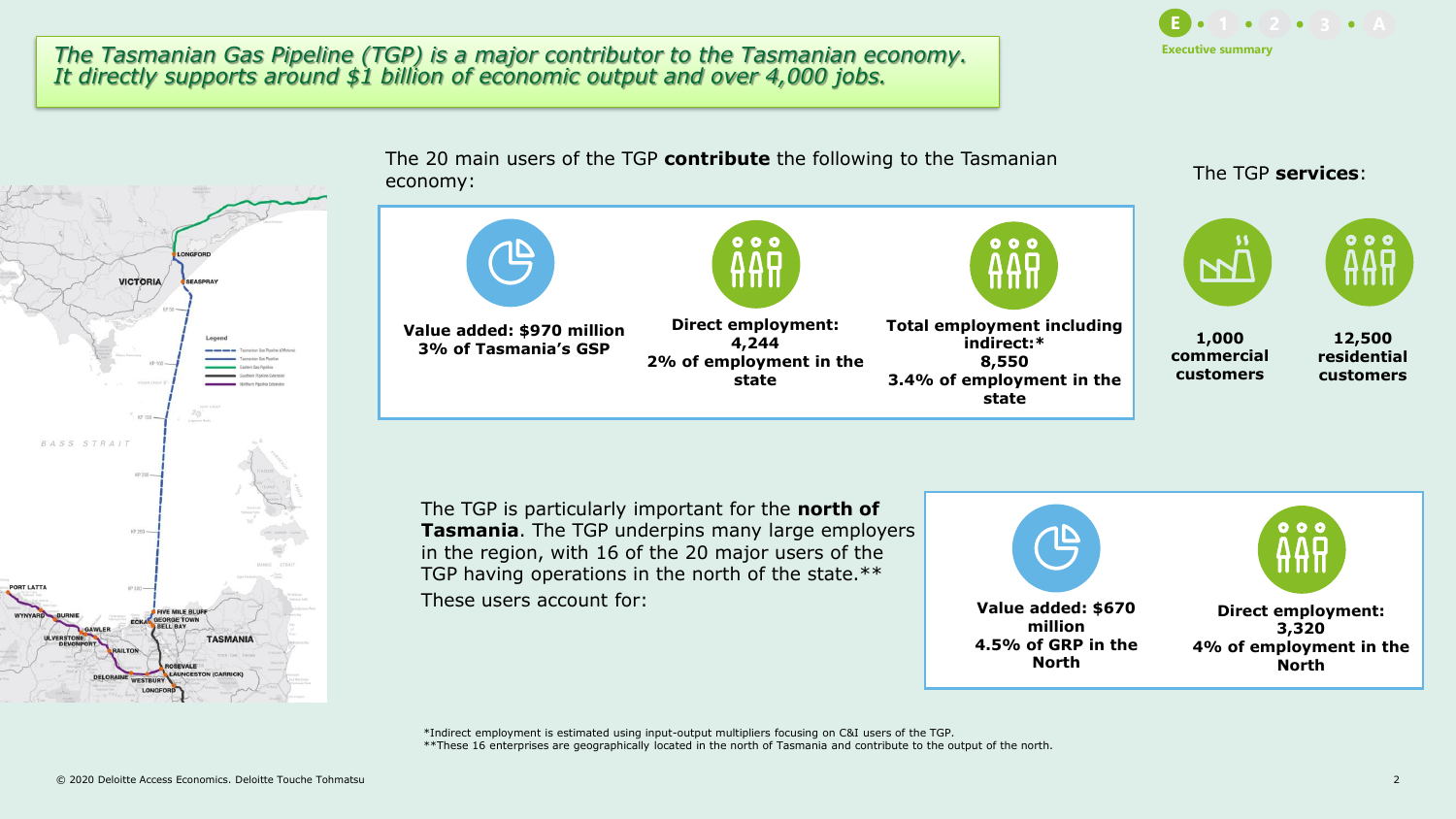*The TGP helps to 'maintain and sustain' Tasmania's manufacturing sector by providing a reliable and competitive source of clean energy. It also services residential customers and adds to energy security by supplying the Tamar Valley gas-fired power station.*



*The TGP provides a clean source of fuel for heating and cooking for residential and* 

*commercial customers.* 



*Tasmania has a long history of industrial and manufacturing innovation and achievement. These industries are underpinned by the TGP.* 

*Several large employers in Tasmania, such as Grange Resources and TEMCO are heavily dependent on competitively priced gas***.** 



*The TGP is well-placed to support the post-COVID economic recovery in Tasmania by providing a secure, affordable energy source for recovery-related projects.* 

*Natural gas is a clean source of* 



*energy in terms of carbon emissions when compared with other fossil fuels. About 117 tCO<sup>2</sup> are released per million British thermal units (MMBtu) of gas, compared with 200 tCO<sup>2</sup> per MMBtu of coal and 160 for diesel.\* Natural gas consumption also avoids the particulate emissions associated with burning wood.* 

# *There exists expansion and investment opportunities that could potentially be supported by the TGP:*

*The TGP provides energy security in Tasmania by servicing the Tamar Valley gas-fired power station.* 



\* US Energy Information Administration,

[https://www.eia.gov/energyexplained/natural-gas/natural-gas-and-the](https://www.eia.gov/energyexplained/natural-gas/natural-gas-and-the-environment.php#:~:text=Natural%20gas%20is%20a%20relatively,an%20equal%20amount%20of%20energy.)ment.php#:~:text=Natural%20gas%20is%20a%20relatively,an %20equal%20amount%20of%20energy.



manufacturing sector.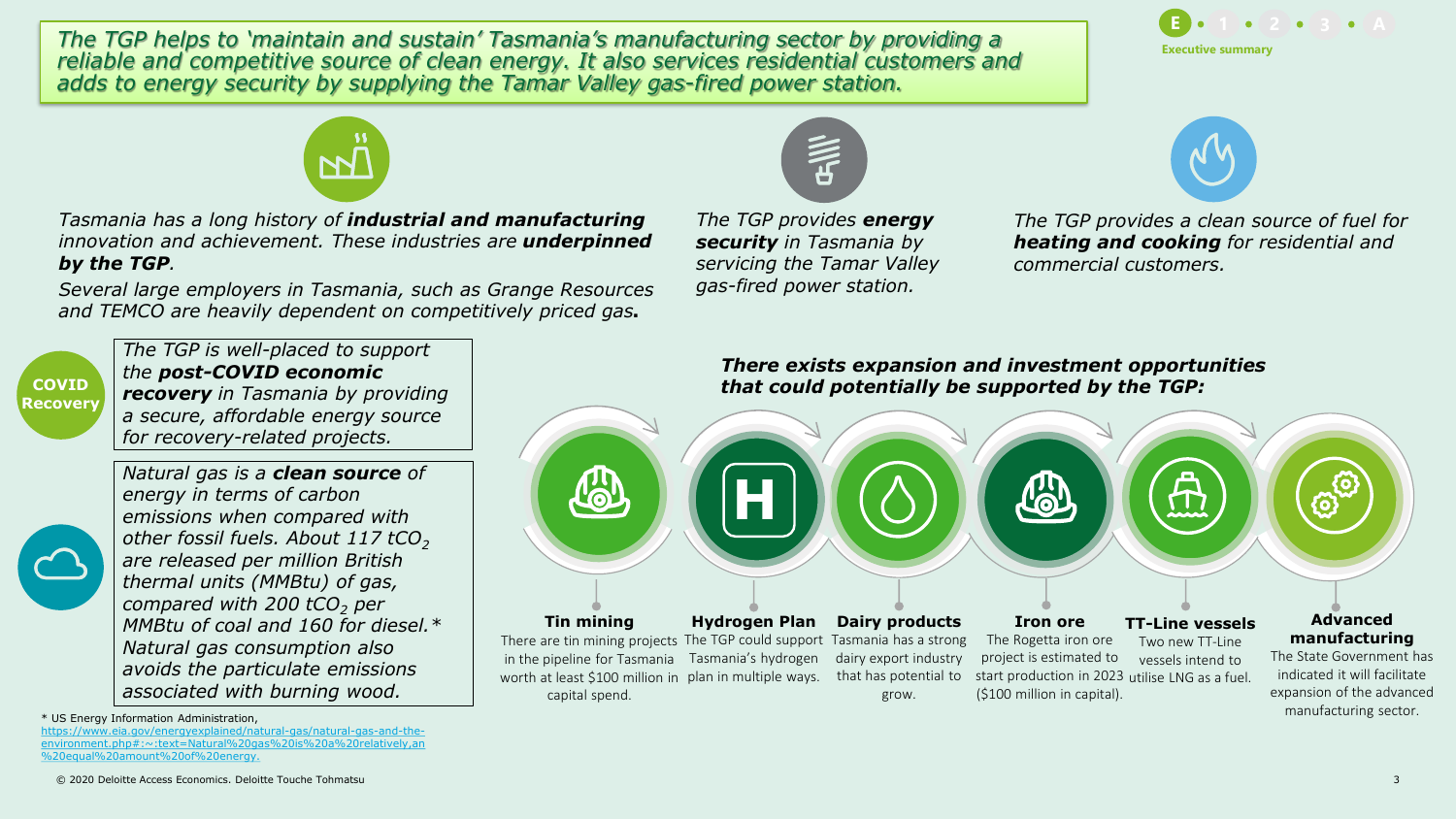*TGP and natural gas are well-placed to take advantage of global trends and support the Tasmanian Government's COVID-19 recovery plan.* 



### **Increasing sustainability awareness**

Businesses and individuals are becoming more empowered, demanding environmentally sustainable products and energy solutions.



### **Energy prices**

Prior to the outbreak of COVID-19, LNG exports in Queensland had exposed Australian consumers to higher world gas prices. Gas prices were falling prior to COVID-19, and have fallen further subsequently. This presents short-term opportunities for industries that are more reliant on natural gas to reduce energy costs. However, LNG prices are expected to recover from below US\$3/MMbtu to US\$5-6 in 2022.\*



# **Trends in commodity outlooks**

The demand for Tasmania's commodities will impact on production levels and energy demand. The prices of many commodities are supressed as a result of COVID-19, so Tasmanian manufacturers need to keep their energy costs down to remain competitive.



### **Tasmania's changing economy**

The Tasmanian economy is undergoing structural changes, with the labour force moving from primary production into services sectors such as healthcare, tourism and renewables. However manufacturing remains a significant contributor to the economy.



### **COVID-19 impacts and opportunities**

COVID-19 is having a significant impact on the Tasmanian and Australian economies. Tasmanian output is expected to be 3% lower over the year to June 2020.

# Short-term impacts

Reduction in economic output across a range of industries and some investments will be deferred or cancelled.

# Long-term opportunities

Opportunities for the TGP to support local economic recovery as well as infrastructure stimulus and industry demand.

**The TGP, through supply of natural gas, can have a positive impact on the Tasmanian economy in the future by reducing energy costs for industry.**

# **State Government's COVID-19 recovery plan**

Like the Commonwealth, the Tasmanian Government has announced a public construction package to help stimulate the state's economy. Other stimulus focus areas include **agriculture,** tourism, **aquaculture,** renewable energy, **advanced manufacturing,** skills and education, and trade. The availability of competitively priced natural gas will support advanced manufacturing, construction activity and other pilot type projects that may need access to gas. This could help to facilitate or potentially fast track these activities.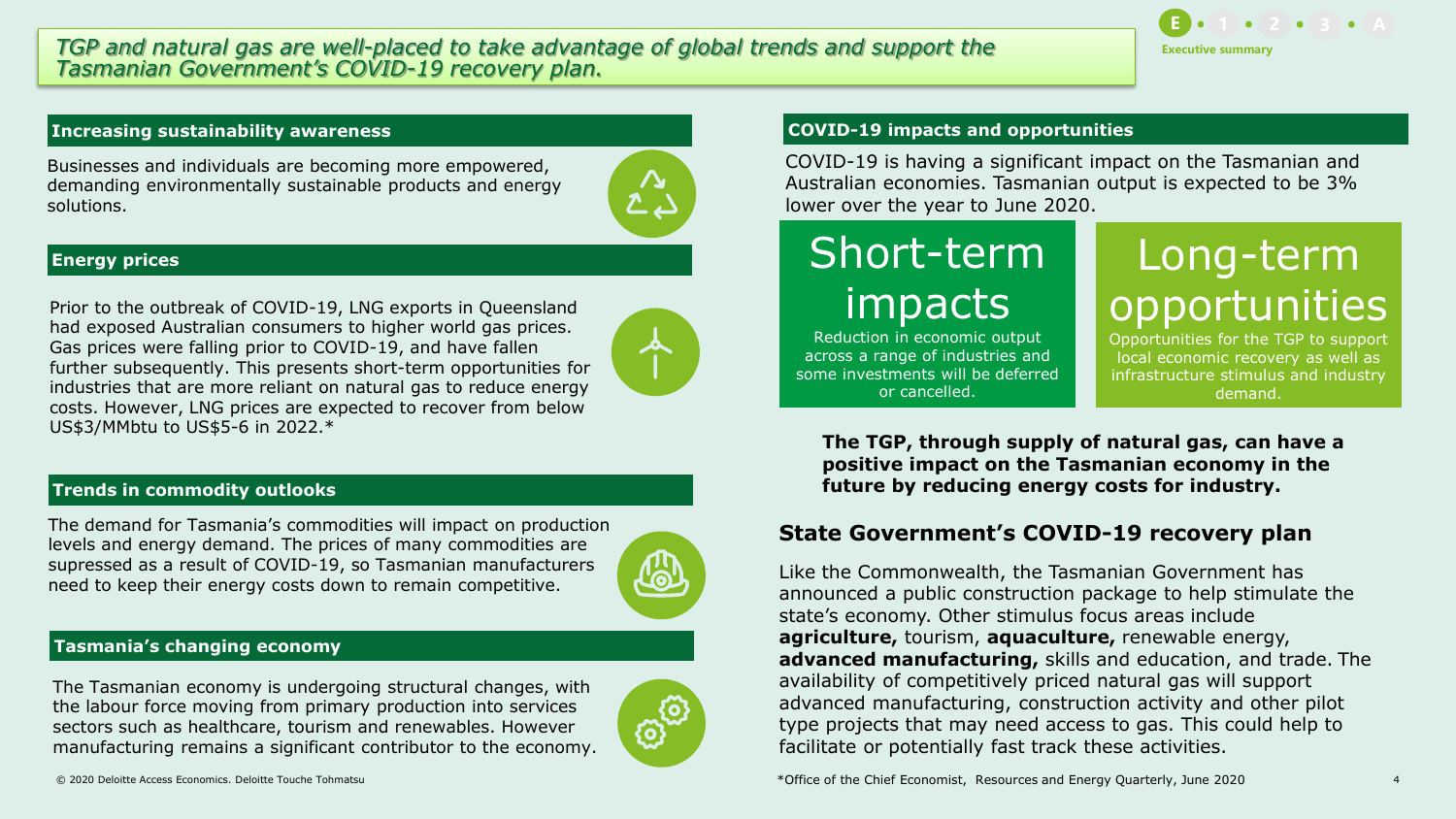**1 2 A Executive summary E 3**

**Total impacts (present value @ 7% real discount rate, 2020-35)**

\$172m

Value of LNG and related operations

\$171m

**Additiona** Tasmanian real GSP

*The economic impact of the TT-Line vessels project is anticipated to be significant, increasing the size of Tasmania's economy by an estimated \$170 million in present value terms. The project will complement increased reliance on domestic tourism.*

**The opportunity exists to fuel future TT-Line vessels with LNG produced in Tasmania**

The new TT-Line vessels project stands to provide economic stimulus into the Tasmanian economy in three main ways:

- 1. Capital expansion of the BOC Westbury LNG plant
- 2. Additional LNG production and related operations (including transport of LNG in B-Double tankers)
- 3. Additional **domestic tourism** and vessel maintenance (with tourism accounting for the majority, circa 90%).

This would have a significant positive impact by creating jobs in a number of industries and supporting recovery post COVID-19.

# **Exploring local opportunities for new TT-Line vessels**

The State Government has recently announced that they intend to explore **local opportunities** for procuring these vessels.\* This will support local jobs both directly and indirectly.

# **Moving now on TT-Line with LNG refuelling opportunities through BOC in Tasmania will drive significant jobs and growth.**

\*http://www.premier.tas.gov.au/releases/exploring\_local opportunities for new spirit vessels



\* Based on economic modelling using DAE RGEM and assumptions developed for this economic analysis



\$168m

Value of TT-Line vessel related expenditure

\$47m

Total capital investment

© 2020 Deloitte Access Economics. Deloitte Touche Tohmatsu. The same of these industries. As a result, All states of these industries. As a result, All states industries. As a result, All states of these industries. As a r \* All other industries is comprised of finance, insurance and business services; government and other services; agriculture; mining; and other manufacturing. DAE-RGEM is a model with resource constraints. As economic activity and investment increases in the Tasmanian economy it pushes up prices (e.g. the real other industries in aggregate experiences a reduction in value added.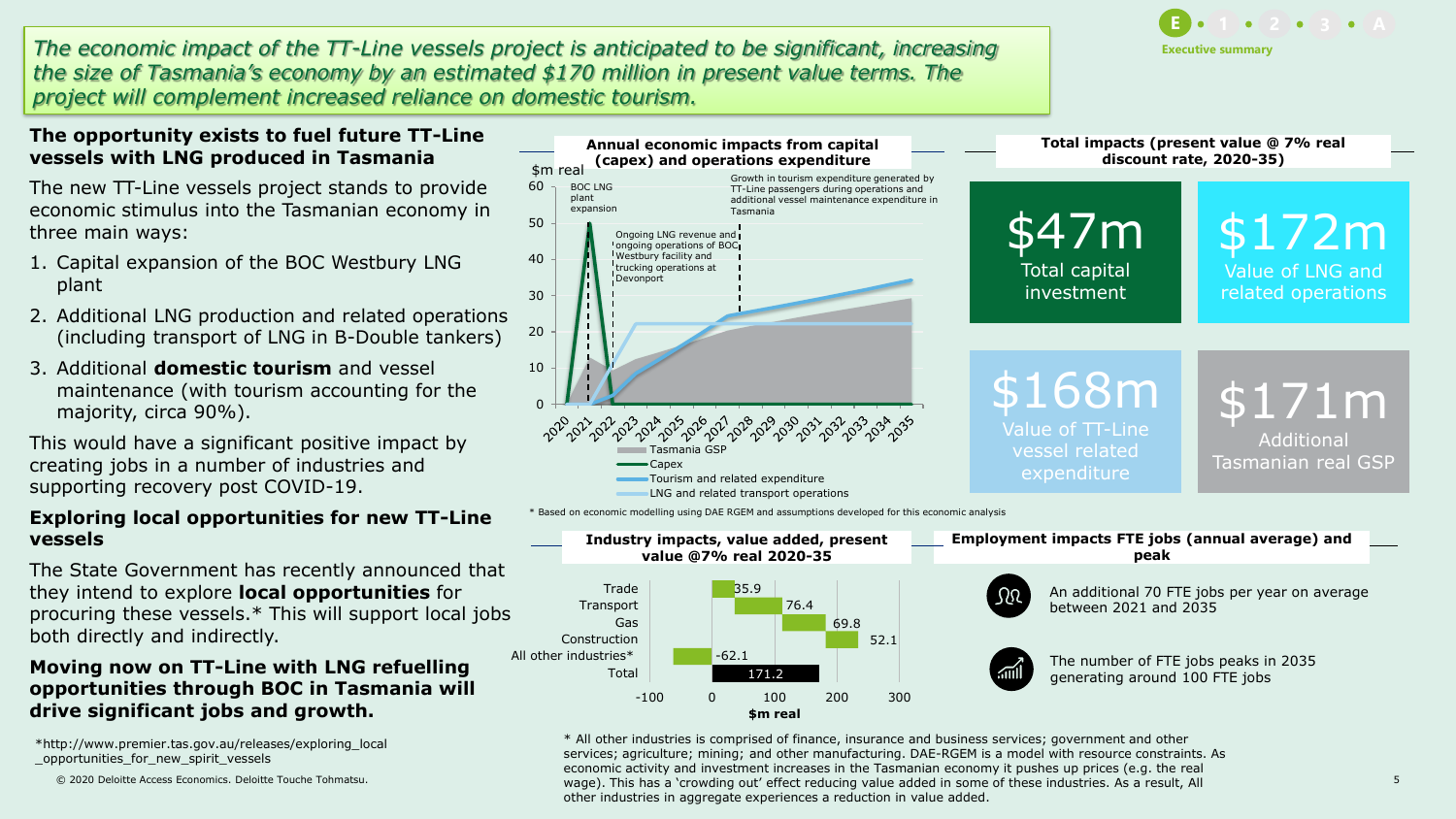250

260

270

280

290

300

# *The TGP is an important enabler of potential growth industries in Tasmania. There is capacity to expand gas output to supply new customers and projects.*

# **Export industries** - Including dairy products

## **Opportunity for Tasmania to take advantage of growing export industries**

Some of Tasmania's specialised industries, such as dairy products, have strong forecast export growth, and therefore potential to expand.

#### **Forecast Australian butter and dairy product export values (\$m)**

# **Utilisation** is currently 12.2% on average (16 TJ/day out of a potential 129 TJ/day). This could **increase by up to 400%** to support new projects and growth opportunities in Tasmania, given contracted capacity.

**H Hydrogen** - Development of hydrogen facility

# **Potential to take advantage of global shifts toward hydrogen**

The State Government has announced an ambitious Renewable Hydrogen Action Plan. The TGP could play a role in this plan by transporting hydrogen if it is further processed into syngas by using carbon emissions from Bell Bay industrial activity.



The State Government has an opportunity to support a **gas-led economic recovery.** A manufacturing taskforce has been set up to advise the national taskforce guiding Australia's COVID-19 recovery. A part of the plan is to support the gas industry and potentially 'underwriting gas' prices, expanding networks and the addition of new gas fields. There could be an important collaborative role for TGP from a Tasmanian perspective.\*

\*<http://gandmmonitoring.com.au/reports/story.php?storyProfileID=414776>